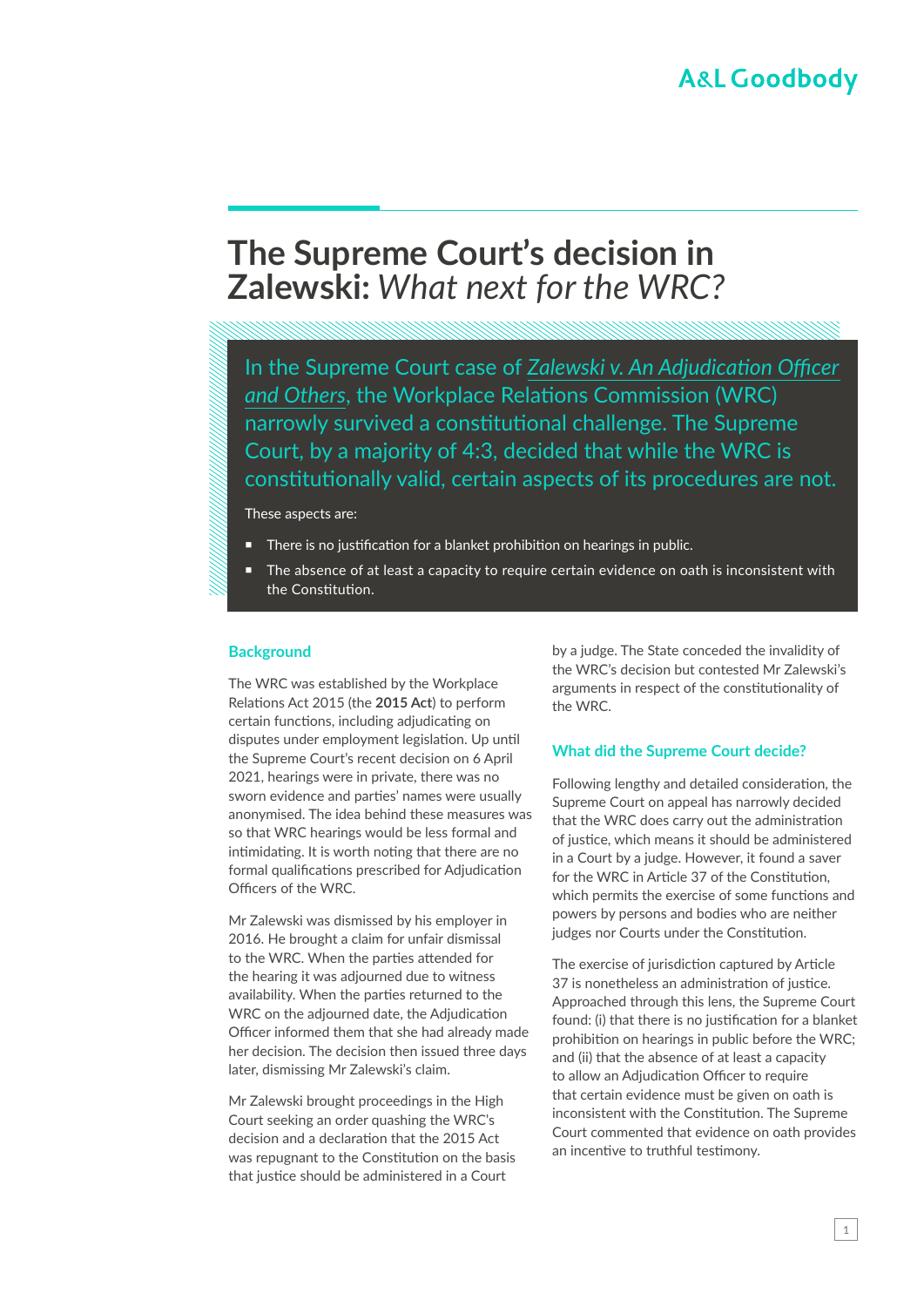## **A&L Goodbody**

Mr Justice O'Donnell's comments in relation to the WRC's blanket rule on providing evidence on oath are noteworthy:

"*I appreciate that one possible contention is that a blanket rule is easier to apply since, if the question of evidence on oath becomes a matter for discretion and only applicable in certain cases, it is an issue which may be raised in many cases, and, if an incorrect decision is made, may lead to the overall decision being quashed. This, in turn, might lead to adjudication officers feeling that the safest route is to concede the procedure even when it is not required, and possibly unhelpful, and leading, inevitably therefore, to greater and unnecessary formality in the proceedings. However, this type of problem is inevitable in any form of judicial decision-making and is a reason to have experienced decision-makers. Difficulty of decision-making cannot be designed out of a system intended to decide difficult disputes.*"

#### **Changes to legislation**

The Minister for Business, Employment, and Retail wasted no time in announcing that the government will quickly introduce legislative amendments to enable the WRC to continue to function in line with the Constitution. The amendments to the 2015 Act will allow for hearings in public and the administration of evidence on oath in WRC hearings.

#### **What happens now?**

The WRC has published a [notice](https://www.workplacerelations.ie/en/news-media/workplace_relations_notices/supreme-court-judgment-in-relation-to-the-workplace-relations-act-2015-and-related-statutes.html) outlining that it will now operate on the basis that all hearings under employment rights legislation<sup>1</sup> are open to the public. Hearings are currently being conducted remotely in line with COVID-19 guidance and members of the public or the media may now contact the WRC to request remote access.

Parties who had already submitted complaints to the WRC for adjudication did so on the basis of their hearing being in private, but this no longer applies and the names of parties will no longer be anonymised. This may result in complainants withdrawing, or wishing to enter mediation in respect of their complaints.

The notice also states that where an Adjudication Officer determines that there is a serious and direct conflict of evidence between the parties,

they will adjourn the hearing to await the amendment of the 2015 Act. The notice provides that unless a postponement is granted in advance, all hearings will commence in the normal manner, but may be subject to an adjournment if the Adjudication Officer concludes that it is necessary for evidence to be on oath or affirmation. It interestingly states that "*parties may utilise the hearing provided to case-manage the complaint(s) to identify areas of contention and/or agreement which will be of assistance to all parties should the matter require a further hearing.*"

The WRC requests that parties give due consideration to availing of the WRC mediation service. However, this is only an option where both parties are prepared to engage in mediation.

There is no change for any cases heard on or before 6 April 2021. The parties to the decision will still be anonymous, as they would have been before. These changes only apply to cases heard from 7 April 2021 onwards.

#### **Next steps**

It is clear there will be adjournments over the coming weeks until the emergency legislation is enacted. The WRC will need to ensure that Adjudication Officers are equipped to decide when evidence on oath is required and be in a position to facilitate and manage this process.

Employers should give due consideration to the fact that hearings are now in public and that parties names will be published. This will also be a valid consideration for claimant employees. This may result in an increase in settlements and mediation.

If an employer has a hearing coming up, it should consider the likelihood of a serious and direct conflict of evidence. It may be worth seeking an adjournment on that basis; or, as the notice suggests, perhaps availing of the scheduled hearing date to try to identify areas of contention and/or agreement, which may be of assistance on an adjourned hearing date. It is important to note that an adjournment may not be granted and that the application to adjourn due to a serious and direct conflict of evidence is not entertained until the hearing. This may result in wasted time and legal costs and it is hoped that the WRC will take a pragmatic approach to any application pending the new legislation.

<sup>&</sup>lt;sup>1</sup> Not under the Industrial Relations Acts